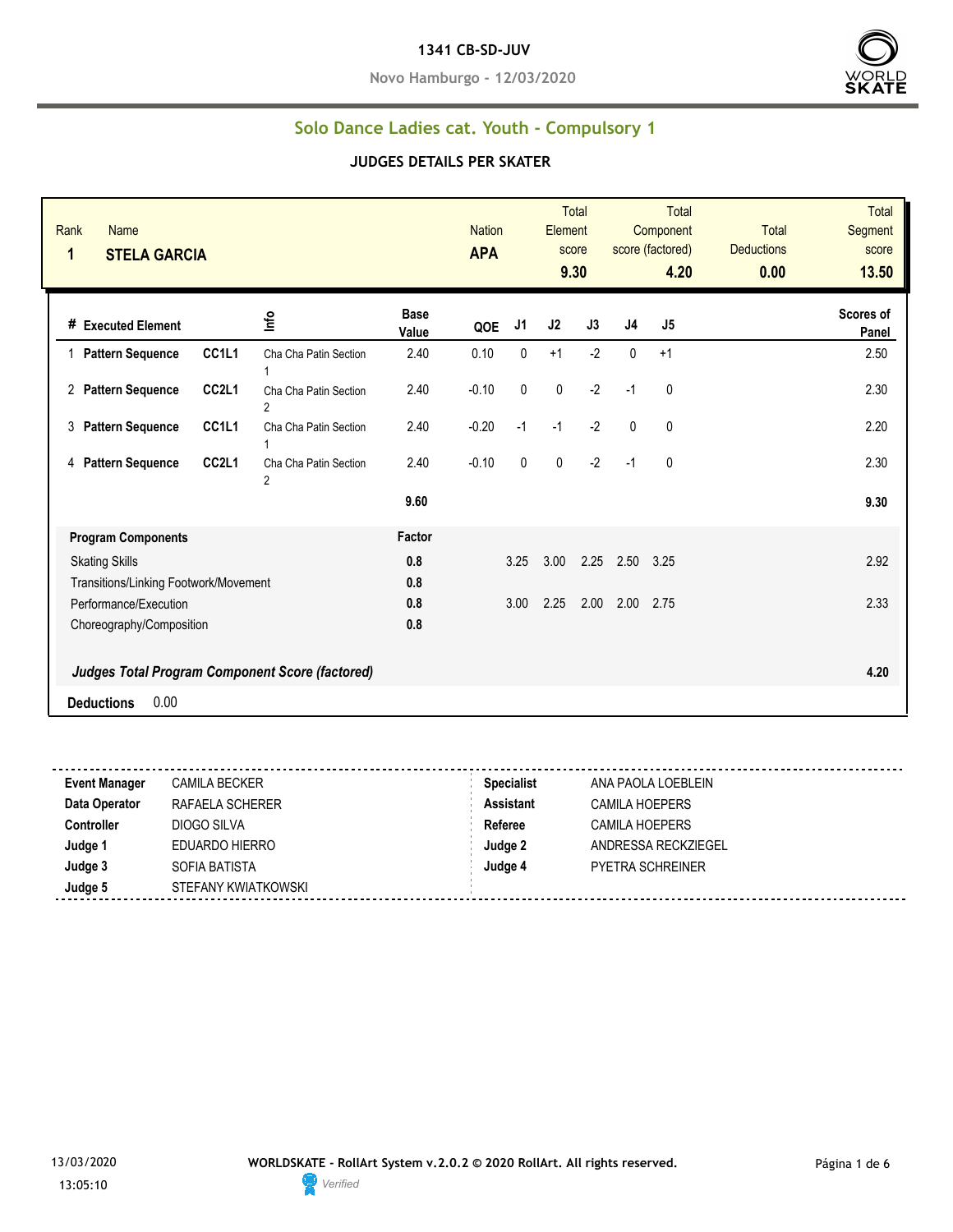| Rank<br><b>Name</b><br>$\overline{2}$<br><b>JENIPHER MORAES</b> |                                |                                                 |                      | <b>Nation</b><br><b>CPS</b> |                | Element   | <b>Total</b><br>score<br>8.60 |                | <b>Total</b><br>Component<br>score (factored)<br>3.86 | <b>Total</b><br><b>Deductions</b><br>0.00 | <b>Total</b><br>Segment<br>score<br>12.46 |
|-----------------------------------------------------------------|--------------------------------|-------------------------------------------------|----------------------|-----------------------------|----------------|-----------|-------------------------------|----------------|-------------------------------------------------------|-------------------------------------------|-------------------------------------------|
| # Executed Element                                              |                                | ۴ů                                              | <b>Base</b><br>Value | QOE                         | J <sub>1</sub> | J2        | J3                            | J <sub>4</sub> | J <sub>5</sub>                                        |                                           | Scores of<br>Panel                        |
| <b>Pattern Sequence</b><br>1                                    | CC <sub>1</sub> L <sub>1</sub> | Cha Cha Patin Section<br>1                      | 2.40                 | 0.00                        | 0              | $\pmb{0}$ | $-1$                          | 0              | 0                                                     |                                           | 2.40                                      |
| 2 Pattern Sequence                                              | CC2L1                          | Cha Cha Patin Section<br>2                      | 2.40                 | $-0.30$                     | $-1$           | $\pmb{0}$ | $-2$                          | $-1$           | $-1$                                                  |                                           | 2.10                                      |
| 3<br><b>Pattern Sequence</b>                                    | CC1L1                          | Cha Cha Patin Section<br>1                      | 2.40                 | $-0.10$                     | 0              | $-1$      | $-1$                          | $\mathbf{0}$   | 0                                                     |                                           | 2.30                                      |
| <b>Pattern Sequence</b><br>4                                    | CC <sub>2</sub> LB             | Cha Cha Patin Section<br>2                      | 2.10                 | $-0.30$                     | $-1$           | $-1$      | $-2$                          | $\mathbf{0}$   | $-1$                                                  |                                           | 1.80                                      |
|                                                                 |                                |                                                 | 9.30                 |                             |                |           |                               |                |                                                       |                                           | 8.60                                      |
| <b>Program Components</b>                                       |                                |                                                 | Factor               |                             |                |           |                               |                |                                                       |                                           |                                           |
| <b>Skating Skills</b>                                           |                                |                                                 | 0.8                  |                             | 2.50           | 2.50      | 2.50                          | 2.75           | 2.00                                                  |                                           | 2.50                                      |
| Transitions/Linking Footwork/Movement                           |                                |                                                 | 0.8                  |                             |                |           |                               |                |                                                       |                                           |                                           |
| Performance/Execution                                           |                                |                                                 | 0.8                  |                             | 2.75           | 2.50      | 2.00                          | 2.25           | 2.25                                                  |                                           | 2.33                                      |
| Choreography/Composition                                        |                                |                                                 | 0.8                  |                             |                |           |                               |                |                                                       |                                           |                                           |
|                                                                 |                                | Judges Total Program Component Score (factored) |                      |                             |                |           |                               |                |                                                       |                                           | 3.86                                      |
| 0.00<br><b>Deductions</b>                                       |                                |                                                 |                      |                             |                |           |                               |                |                                                       |                                           |                                           |
|                                                                 |                                |                                                 |                      |                             |                |           |                               |                |                                                       |                                           |                                           |

| <b>Event Manager</b> | <b>CAMILA BECKER</b> | <b>Specialist</b> | ANA PAOLA LOEBLEIN      |
|----------------------|----------------------|-------------------|-------------------------|
| Data Operator        | RAFAELA SCHERER      | <b>Assistant</b>  | <b>CAMILA HOEPERS</b>   |
| <b>Controller</b>    | DIOGO SILVA          | Referee           | <b>CAMILA HOEPERS</b>   |
| Judge 1              | EDUARDO HIERRO       | Judge 2           | ANDRESSA RECKZIEGEL     |
| Judge 3              | SOFIA BATISTA        | Judge 4           | <b>PYETRA SCHREINER</b> |
| Judge 5              | STEFANY KWIATKOWSKI  |                   |                         |
|                      |                      |                   |                         |

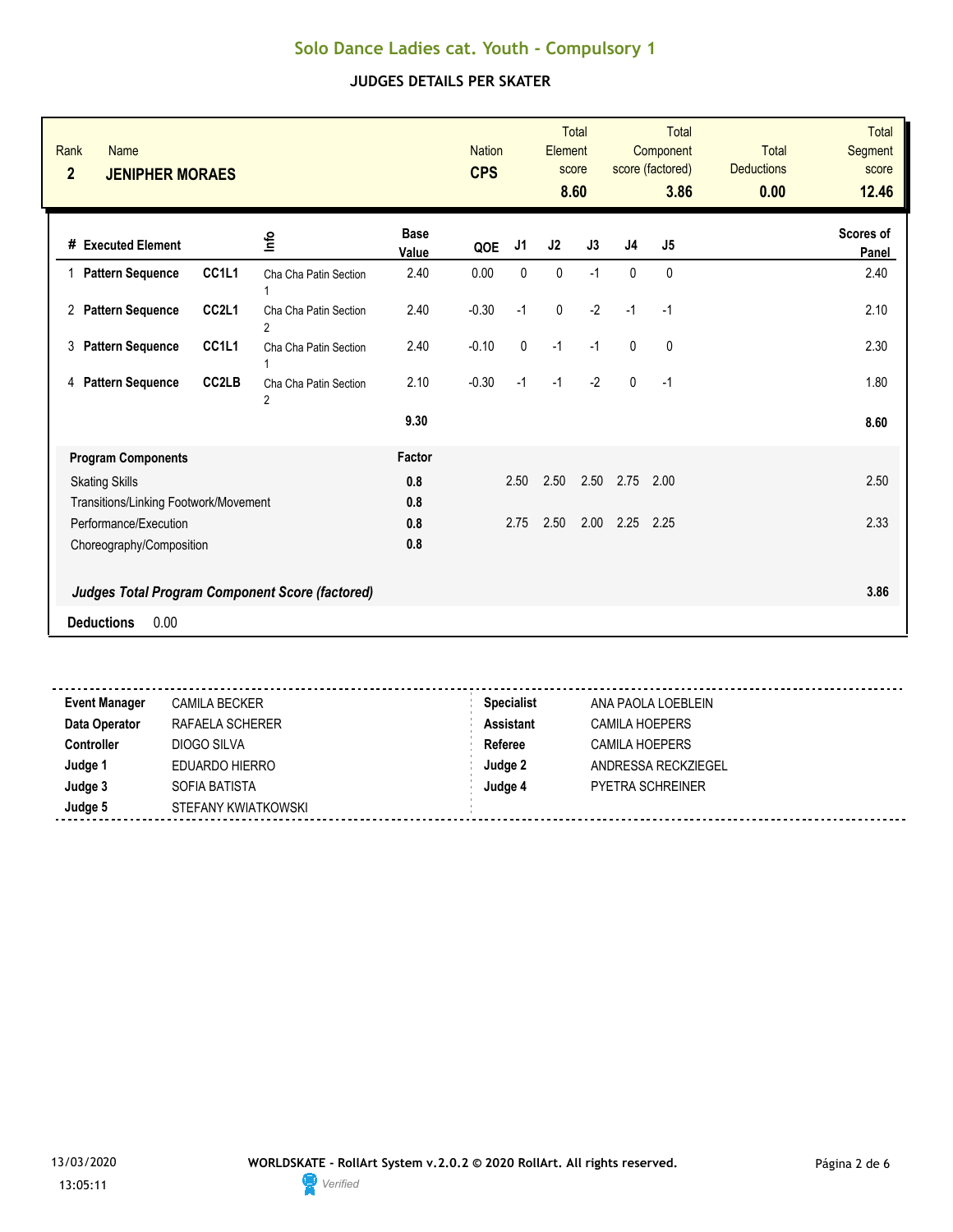| Rank<br><b>Name</b><br>3<br><b>NICOLLE SOARES</b> |                    |                                                        |                      | <b>Nation</b><br><b>PAP</b> |      | Element        | <b>Total</b><br>score<br>7.50 |                | Total<br>Component<br>score (factored)<br>3.40 | <b>Total</b><br><b>Deductions</b><br>0.00 | <b>Total</b><br><b>Segment</b><br>score<br>10.90 |
|---------------------------------------------------|--------------------|--------------------------------------------------------|----------------------|-----------------------------|------|----------------|-------------------------------|----------------|------------------------------------------------|-------------------------------------------|--------------------------------------------------|
| # Executed Element                                |                    | ۴ů                                                     | <b>Base</b><br>Value | QOE                         | J1   | J <sub>2</sub> | J3                            | J <sub>4</sub> | J5                                             |                                           | Scores of<br>Panel                               |
| 1 Pattern Sequence                                | CC1LB              | Cha Cha Patin Section                                  | 2.10                 | $-0.30$                     | $-1$ | $-1$           | $-1$                          | $-1$           | $\mathbf{0}$                                   |                                           | 1.80                                             |
| 2 Pattern Sequence                                | CC2L1              | Cha Cha Patin Section<br>$\overline{2}$                | 2.40                 | $-0.30$                     | $-1$ | $-1$           | $-1$                          | $-1$           | 0                                              |                                           | 2.10                                             |
| <b>Pattern Sequence</b><br>3                      | CC1LB              | Cha Cha Patin Section                                  | 2.10                 | $-0.30$                     | $-1$ | $-1$           | $-1$                          | $-1$           | $-1$                                           |                                           | 1.80                                             |
| <b>Pattern Sequence</b><br>4                      | CC <sub>2</sub> LB | Cha Cha Patin Section<br>$\overline{2}$                | 2.10                 | $-0.30$                     | $-1$ | $-1$           | $-2$                          | $-1$           | $\mathbf{0}$                                   |                                           | 1.80                                             |
|                                                   |                    |                                                        | 8.70                 |                             |      |                |                               |                |                                                |                                           | 7.50                                             |
| <b>Program Components</b>                         |                    |                                                        | Factor               |                             |      |                |                               |                |                                                |                                           |                                                  |
| <b>Skating Skills</b>                             |                    |                                                        | 0.8                  |                             | 2.00 | 2.00           | 2.00                          | 2.00           | 2.00                                           |                                           | 2.00                                             |
| Transitions/Linking Footwork/Movement             |                    |                                                        | 0.8                  |                             |      |                |                               |                |                                                |                                           |                                                  |
| Performance/Execution                             |                    |                                                        | 0.8                  |                             | 2.25 | 2.25           | 2.25                          | 2.00           | 2.25                                           |                                           | 2.25                                             |
| Choreography/Composition                          |                    |                                                        | 0.8                  |                             |      |                |                               |                |                                                |                                           |                                                  |
|                                                   |                    | <b>Judges Total Program Component Score (factored)</b> |                      |                             |      |                |                               |                |                                                |                                           | 3.40                                             |
| 0.00<br><b>Deductions</b>                         |                    |                                                        |                      |                             |      |                |                               |                |                                                |                                           |                                                  |
|                                                   |                    |                                                        |                      |                             |      |                |                               |                |                                                |                                           |                                                  |

| <b>Event Manager</b> | <b>CAMILA BECKER</b> | <b>Specialist</b> | ANA PAOLA LOEBLEIN      |  |
|----------------------|----------------------|-------------------|-------------------------|--|
| Data Operator        | RAFAELA SCHERER      | <b>Assistant</b>  | CAMILA HOEPERS          |  |
| Controller           | DIOGO SILVA          | Referee           | <b>CAMILA HOEPERS</b>   |  |
| Judge 1              | EDUARDO HIERRO       | Judge 2           | ANDRESSA RECKZIEGEL     |  |
| Judge 3              | SOFIA BATISTA        | Judge 4           | <b>PYETRA SCHREINER</b> |  |
| Judge 5              | STEFANY KWIATKOWSKI  |                   |                         |  |
|                      |                      |                   |                         |  |

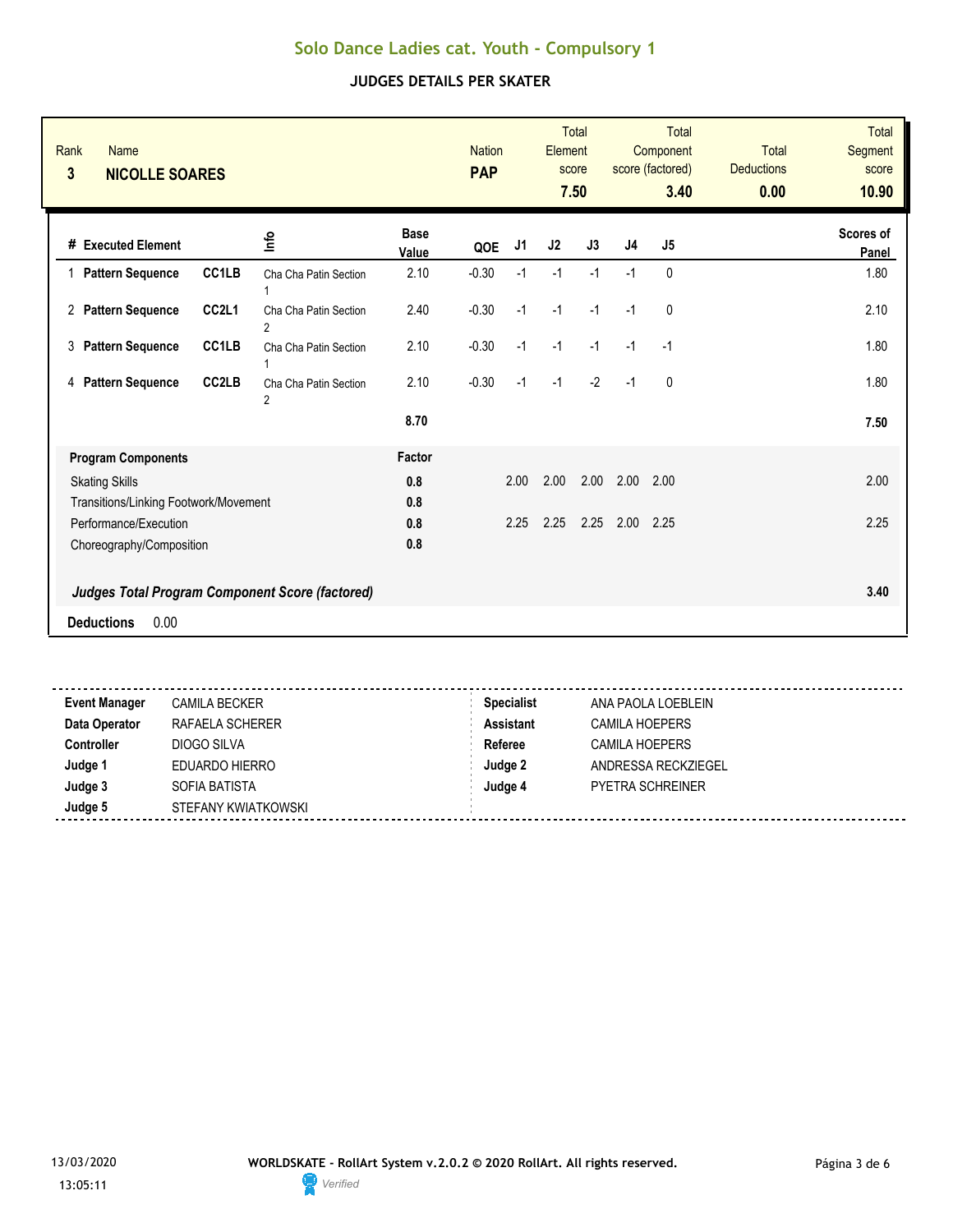| Rank<br><b>Name</b><br>4<br><b>SOPHIA EICH</b> |                    |                                                        |                      | <b>Nation</b><br><b>CXL</b> |      | Element        | <b>Total</b><br>score<br>5.40 |                                  | <b>Total</b><br>Component<br>score (factored)<br>3.60 | <b>Total</b><br><b>Deductions</b><br>0.00 | <b>Total</b><br><b>Segment</b><br>score<br>9.00 |
|------------------------------------------------|--------------------|--------------------------------------------------------|----------------------|-----------------------------|------|----------------|-------------------------------|----------------------------------|-------------------------------------------------------|-------------------------------------------|-------------------------------------------------|
| # Executed Element                             |                    | 울                                                      | <b>Base</b><br>Value | QOE                         | J1   | J <sub>2</sub> | J3                            | J <sub>4</sub>                   | J5                                                    |                                           | Scores of<br>Panel                              |
| <b>Pattern Sequence</b>                        | CC1LB              | Cha Cha Patin Section                                  | 2.10                 | $-0.30$                     | $-1$ | $-1$           | $-1$                          | $\mathbf{0}$                     | $-1$                                                  |                                           | 1.80                                            |
| 2 Pattern Sequence                             | CC2LB              | Cha Cha Patin Section<br>$\overline{2}$                | 2.10                 | $-0.30$                     | $-1$ | $-1$           | $-1$                          | $-1$                             | 0                                                     |                                           | 1.80                                            |
| <b>Pattern Sequence</b><br>3                   | <b>NLPD</b>        | No Level Pattern Dance                                 | 0.00                 | 0.00                        | $-2$ | $-1$           | $-1$                          | $\begin{array}{c} \n\end{array}$ | $-1$                                                  |                                           | 0.00                                            |
| <b>Pattern Sequence</b><br>4                   | CC <sub>2</sub> LB | Cha Cha Patin Section<br>$\overline{2}$                | 2.10                 | $-0.30$                     | $-1$ | $-1$           | $-1$                          | $-1$                             | $-1$                                                  |                                           | 1.80                                            |
|                                                |                    |                                                        | 6.30                 |                             |      |                |                               |                                  |                                                       |                                           | 5.40                                            |
| <b>Program Components</b>                      |                    |                                                        | Factor               |                             |      |                |                               |                                  |                                                       |                                           |                                                 |
| <b>Skating Skills</b>                          |                    |                                                        | 0.8                  |                             | 2.00 | 2.25           | 2.75                          | 2.50                             | 1.75                                                  |                                           | 2.25                                            |
| Transitions/Linking Footwork/Movement          |                    |                                                        | 0.8                  |                             |      |                |                               |                                  |                                                       |                                           |                                                 |
| Performance/Execution                          |                    |                                                        | 0.8                  |                             | 2.00 | 2.50           | 2.25                          | 2.25                             | 2.25                                                  |                                           | 2.25                                            |
| Choreography/Composition                       |                    |                                                        | 0.8                  |                             |      |                |                               |                                  |                                                       |                                           |                                                 |
|                                                |                    | <b>Judges Total Program Component Score (factored)</b> |                      |                             |      |                |                               |                                  |                                                       |                                           | 3.60                                            |
| 0.00<br><b>Deductions</b>                      |                    |                                                        |                      |                             |      |                |                               |                                  |                                                       |                                           |                                                 |
|                                                |                    |                                                        |                      |                             |      |                |                               |                                  |                                                       |                                           |                                                 |

| <b>Event Manager</b> | <b>CAMILA BECKER</b> | <b>Specialist</b> | ANA PAOLA LOEBLEIN      |  |
|----------------------|----------------------|-------------------|-------------------------|--|
| Data Operator        | RAFAELA SCHERER      | Assistant         | <b>CAMILA HOEPERS</b>   |  |
| Controller           | DIOGO SILVA          | Referee           | <b>CAMILA HOEPERS</b>   |  |
| Judge 1              | EDUARDO HIERRO       | Judge 2           | ANDRESSA RECKZIEGEL     |  |
| Judge 3              | SOFIA BATISTA        | Judge 4           | <b>PYETRA SCHREINER</b> |  |
| Judge 5              | STEFANY KWIATKOWSKI  |                   |                         |  |
|                      |                      |                   |                         |  |

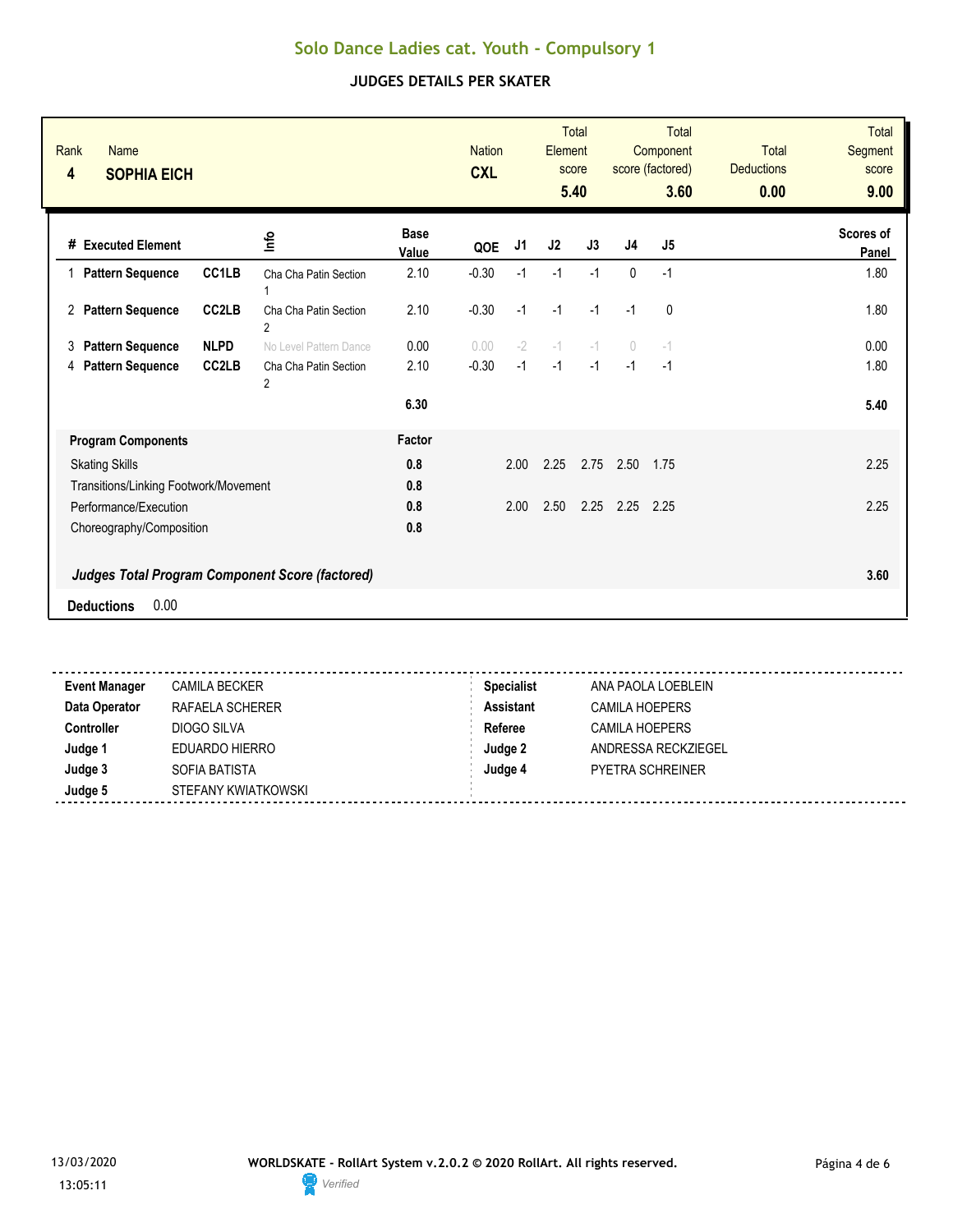| Rank<br><b>Name</b><br>$5\phantom{.0}$ |                    | <b>ISABELA LIMA DA COSTA REGO TEIXEIRA</b>             |                      | <b>Nation</b><br><b>PAP</b> |                | <b>Element</b> | <b>Total</b><br>score<br>5.40 |                | <b>Total</b><br>Component<br>score (factored)<br>3.20 | <b>Total</b><br><b>Deductions</b><br>0.00 | <b>Total</b><br>Segment<br>score<br>8.60 |
|----------------------------------------|--------------------|--------------------------------------------------------|----------------------|-----------------------------|----------------|----------------|-------------------------------|----------------|-------------------------------------------------------|-------------------------------------------|------------------------------------------|
| <b>Executed Element</b><br>#           |                    | 울                                                      | <b>Base</b><br>Value | QOE                         | J <sub>1</sub> | J2             | J3                            | J <sub>4</sub> | J <sub>5</sub>                                        |                                           | <b>Scores of</b><br>Panel                |
| <b>Pattern Sequence</b>                | CC1LB              | Cha Cha Patin Section                                  | 2.10                 | $-0.30$                     | $-1$           | $-1$           | $-2$                          | $-1$           | $\mathbf{0}$                                          |                                           | 1.80                                     |
| <b>Pattern Sequence</b><br>2           | CC <sub>2</sub> LB | Cha Cha Patin Section<br>$\overline{2}$                | 2.10                 | $-0.30$                     | $-1$           | $-1$           | $-2$                          | $-1$           | $-1$                                                  |                                           | 1.80                                     |
| <b>Pattern Sequence</b><br>3           | <b>NLPD</b>        | No Level Pattern Dance                                 | 0.00                 | 0.00                        | $-1$           | $-1$           | $-2$                          | $-1$           | $-1$                                                  |                                           | 0.00                                     |
| <b>Pattern Sequence</b><br>4           | CC <sub>2</sub> LB | Cha Cha Patin Section<br>$\overline{2}$                | 2.10                 | $-0.30$                     | $-1$           | $-1$           | $-2$                          | $-1$           | $-1$                                                  |                                           | 1.80                                     |
|                                        |                    |                                                        | 6.30                 |                             |                |                |                               |                |                                                       |                                           | 5.40                                     |
| <b>Program Components</b>              |                    |                                                        | Factor               |                             |                |                |                               |                |                                                       |                                           |                                          |
| <b>Skating Skills</b>                  |                    |                                                        | 0.8                  |                             | 2.25           | 2.25           | 2.25                          | 2.00           | 1.75                                                  |                                           | 2.17                                     |
| Transitions/Linking Footwork/Movement  |                    |                                                        | 0.8                  |                             |                |                |                               |                |                                                       |                                           |                                          |
| Performance/Execution                  |                    |                                                        | 0.8                  |                             | 2.25           | 2.00           | 2.00                          | 1.50           | 1.50                                                  |                                           | 1.83                                     |
| Choreography/Composition               |                    |                                                        | 0.8                  |                             |                |                |                               |                |                                                       |                                           |                                          |
|                                        |                    | <b>Judges Total Program Component Score (factored)</b> |                      |                             |                |                |                               |                |                                                       |                                           | 3.20                                     |
| 0.00<br><b>Deductions</b>              |                    |                                                        |                      |                             |                |                |                               |                |                                                       |                                           |                                          |

| <b>Event Manager</b> | <b>CAMILA BECKER</b> | <b>Specialist</b> | ANA PAOLA LOEBLEIN      |
|----------------------|----------------------|-------------------|-------------------------|
| Data Operator        | RAFAELA SCHERER      | <b>Assistant</b>  | <b>CAMILA HOEPERS</b>   |
| <b>Controller</b>    | DIOGO SILVA          | Referee           | CAMILA HOEPERS          |
| Judge 1              | EDUARDO HIERRO       | Judge 2           | ANDRESSA RECKZIEGEL     |
| Judge 3              | SOFIA BATISTA        | Judge 4           | <b>PYETRA SCHREINER</b> |
| Judge 5              | STEFANY KWIATKOWSKI  |                   |                         |
|                      |                      |                   |                         |